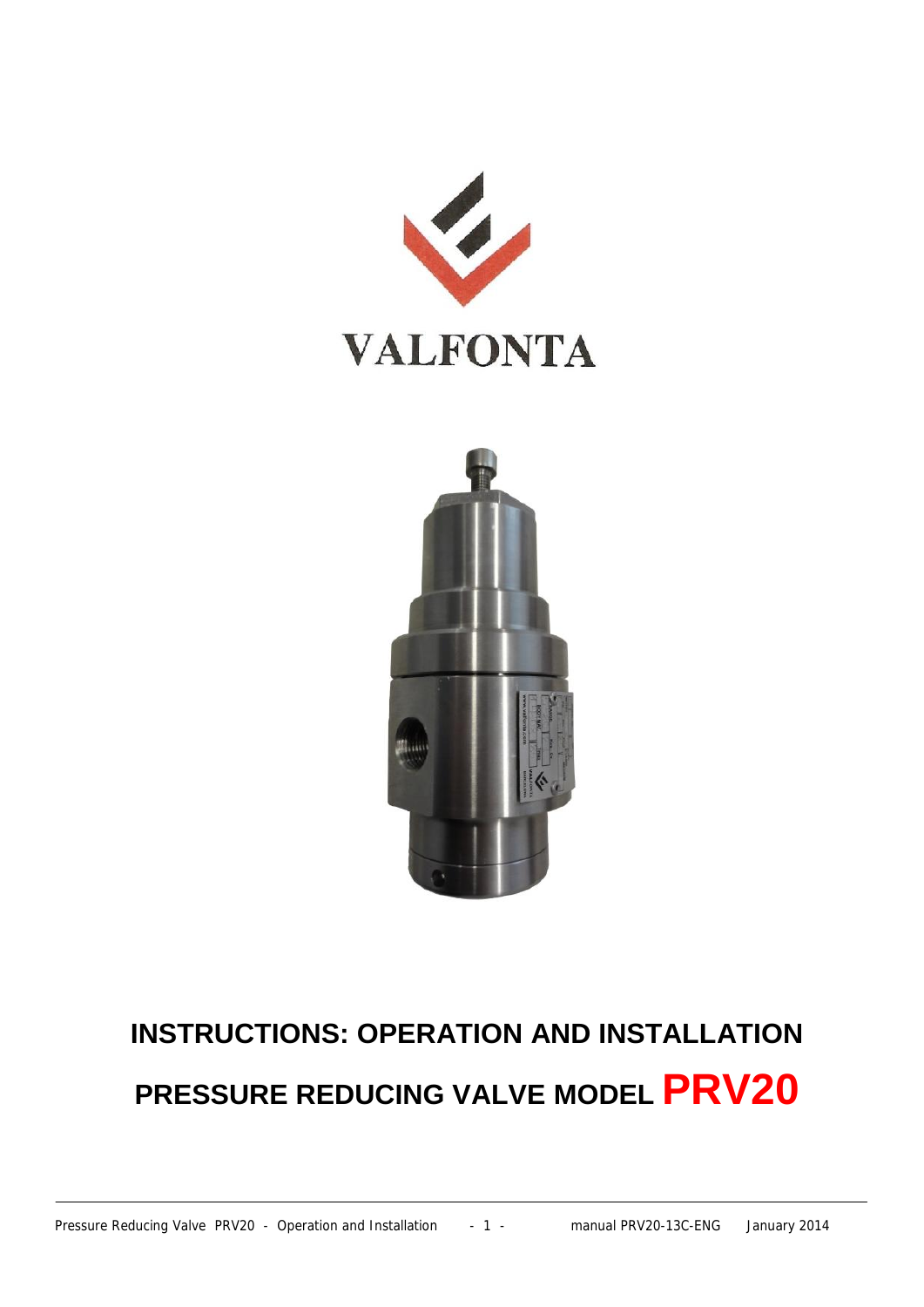

#### INDEX PAGE

| .5             |  |
|----------------|--|
| $\overline{a}$ |  |
|                |  |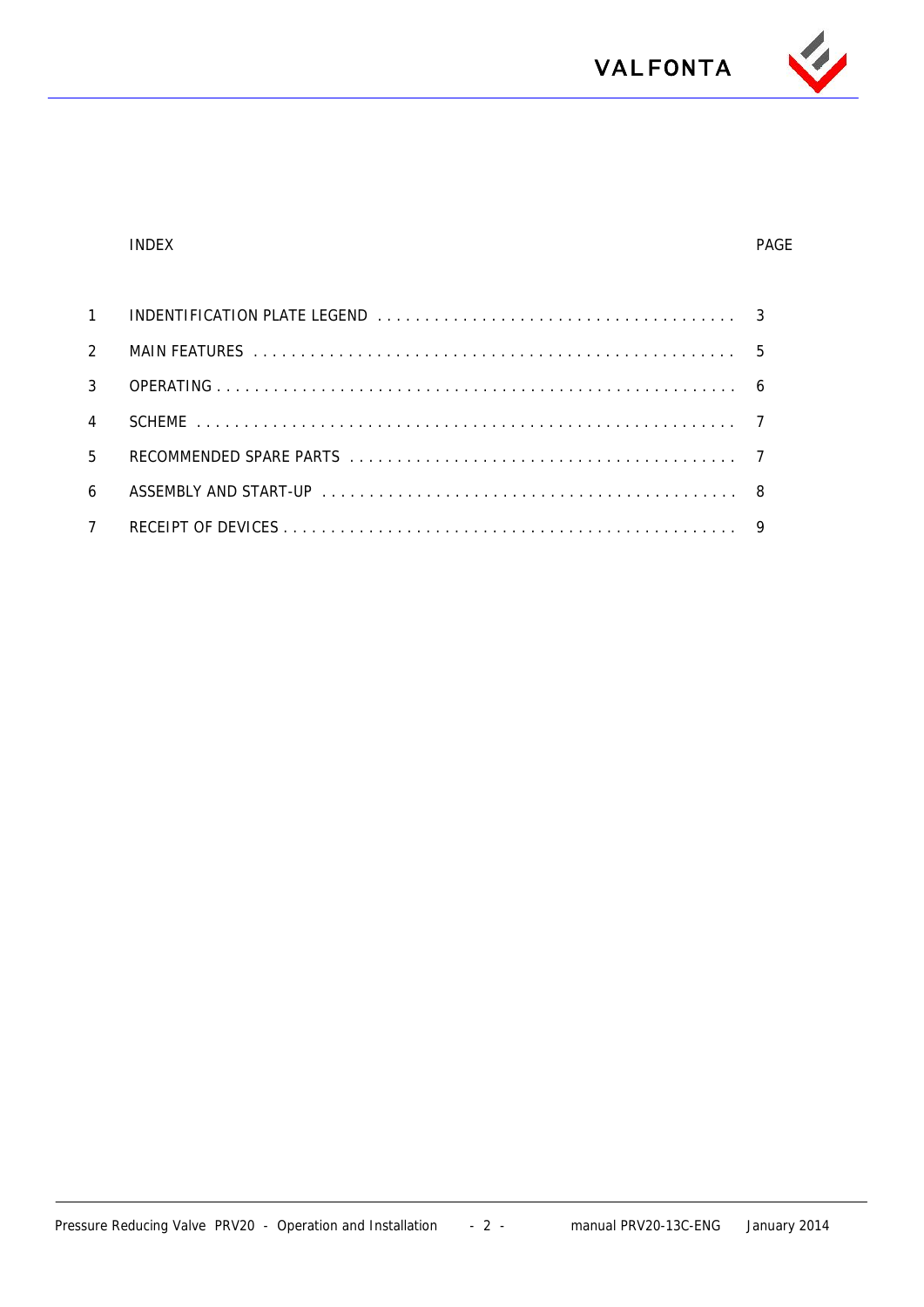

### **1. IDENTIFICATION PLATE LEGEND**

CE marked is NOT required in accordance with PED 2014/68/UE



- SERIAL N. VALVE IDENTIFICATION NUMBER. VALFONTA WILL NEEDS THIS NUMBER FOR SPARE PARTS OR COMMENTS RESPECT OF THIS VALVE.
- MOD. VALVE MODEL
- DN VALVE NOMINAL DIAMETER
- PN VALVE NOMINAL PRESSURE
- MEDIUM FLUID
- P.IN **INLET PRESSURE** (barg)
- P.OUT OUTLET PRESSURE (barg)
- BODY BODY MATERIAL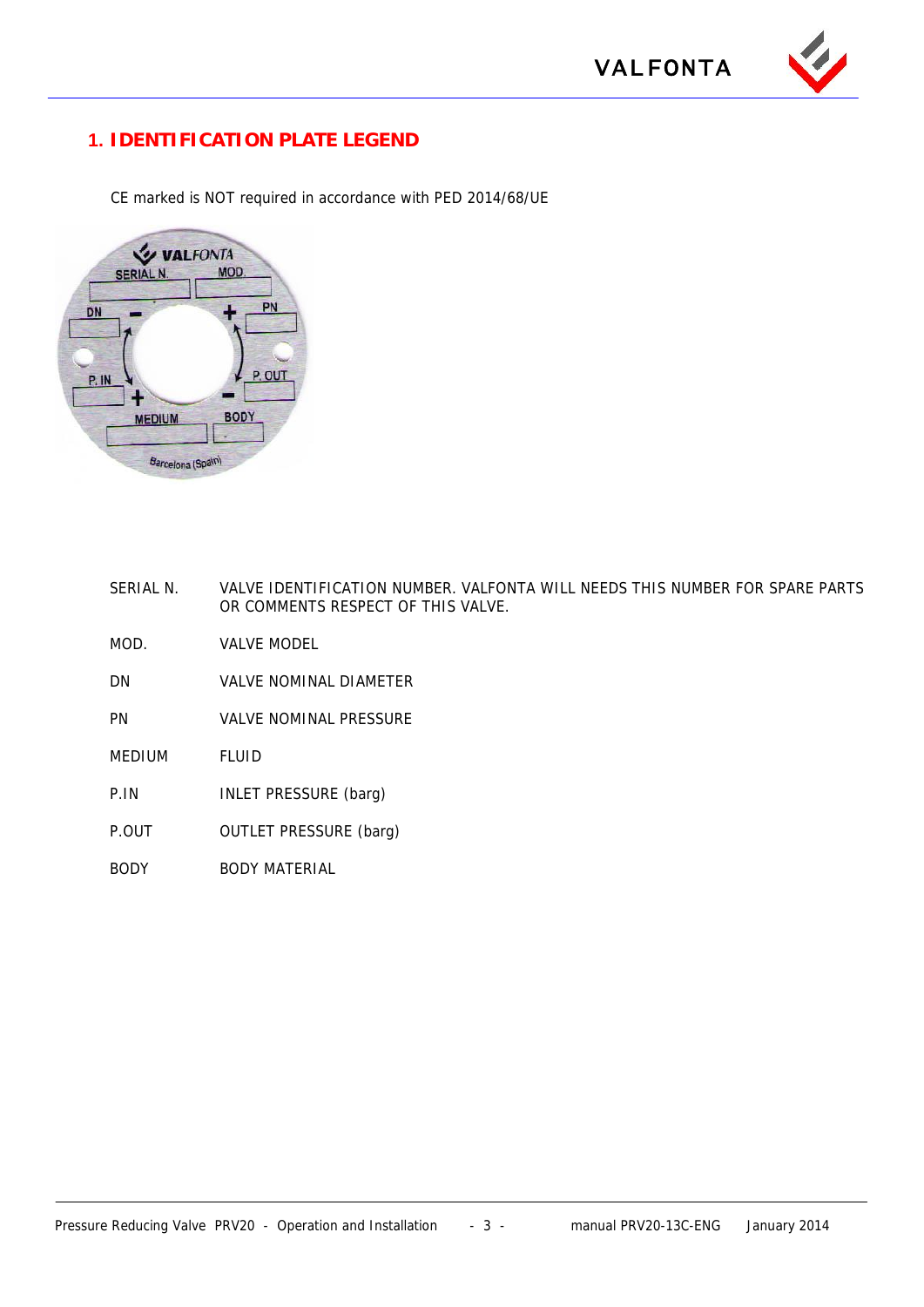

ATEX marked required according to DIRECTIVE 94/9/EC

| <b>VALFONTA</b>                                   | E 08915 – Badalona (ESPAÑA)        |  |  |  |
|---------------------------------------------------|------------------------------------|--|--|--|
| PRESSURE REDUCING VALVES SELF - ACTUATED<br>TYPE: |                                    |  |  |  |
| MANUFACTURING YEAR:<br>2014                       | MANUFACTURING NUMBER:              |  |  |  |
|                                                   | c IIC Tx                           |  |  |  |
| $II$ 2 G D                                        | c IIIC Tx <sup>o</sup> C           |  |  |  |
| TECHNICAL FILE IN CUSTODY:<br>LOM                 | CERTIFICATION NUMBER: LOM 14.034 U |  |  |  |

| Reference          | Denomination                                               |  |
|--------------------|------------------------------------------------------------|--|
| II <sub>2</sub>    | ATEX category, zones 1 & 21                                |  |
| G                  | Class I application (flammable liquids and gases)          |  |
| D                  | Class II application (combustible dust)                    |  |
| $c$ IIC            | Safety construction protection mode for substances<br>ПC   |  |
| C IIIC             | Safety construction protection mode for substances<br>HIC. |  |
| $Tx / Tx^{\circ}C$ | Termal class according fluid temp. used                    |  |
| I OM               | Number of certification from ExNB (LOM)                    |  |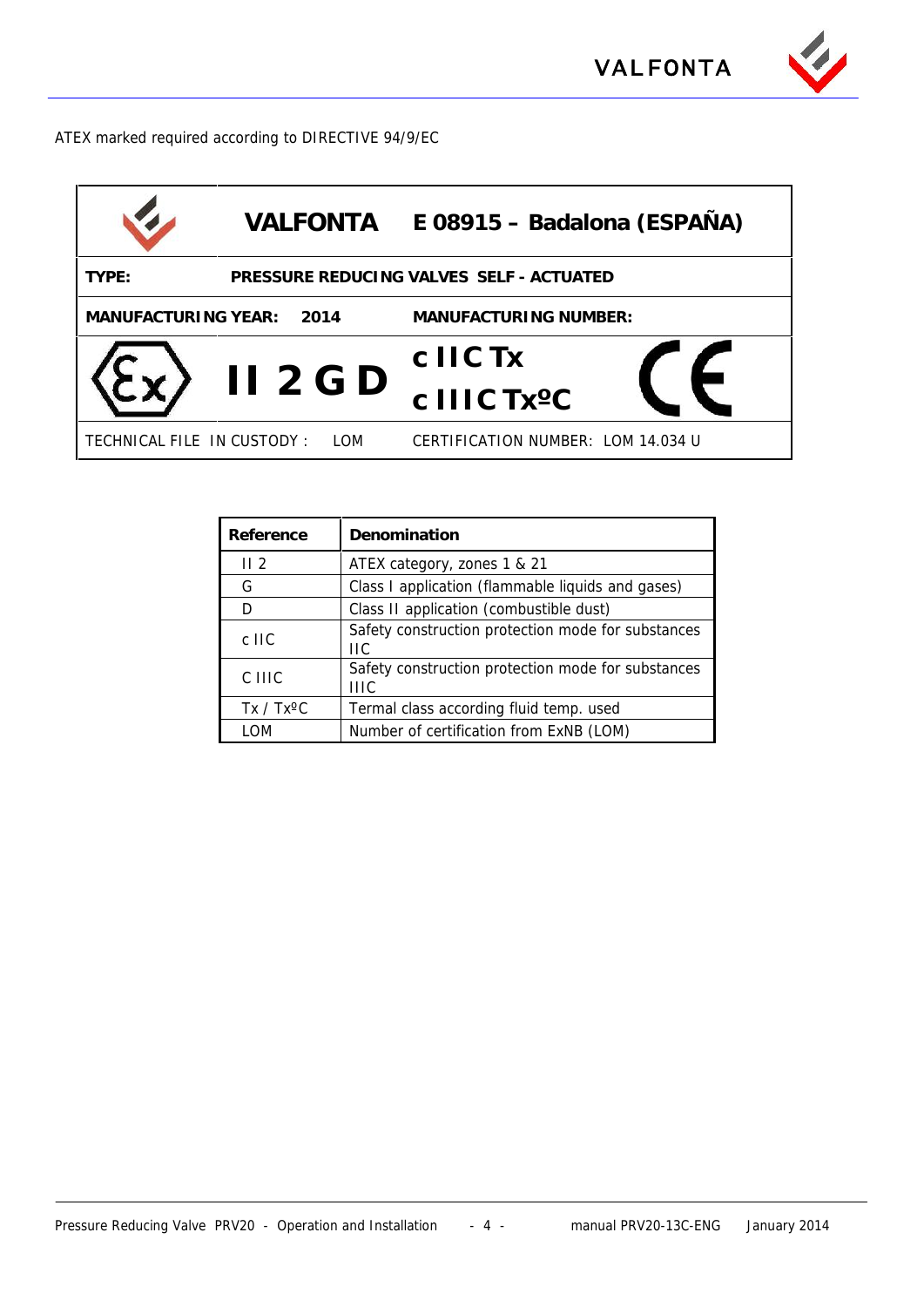



### **SELF-OPERATED PRESSURE REGULATORS**

**PRESSURE REDUCING VALVE MODEL PRV20**

## **INSTRUCTIONS: OPERATION AND INSTALLATION**

### **2. MAIN FEATURES**

Self-actuating pressure reducing valve balancing by piston used to provide a constant downstream with oscillations in inlet pressure.

Valve closes when outlet pressure increases.

Easy to adjust and doesn't need any maintenance. It's possible to install the valve in any position.

Pressure ranges:

| $\overline{\phantom{0}}$ |  | $0.2$ to 2 barg |  |
|--------------------------|--|-----------------|--|
| $\sim$                   |  | 1 to 8 barg     |  |
| $\overline{\phantom{a}}$ |  | 5 to 20 barg    |  |

The pressure reducing valve is not a safety valve, and then if necessary, an overpressure protection must be installed.

| Max. permissible<br>upstream pressure | 40 barg                                                    |  |  |
|---------------------------------------|------------------------------------------------------------|--|--|
| Max. permissible<br>temperature       | $-20$ to 80 $\degree$ C (Other on request)                 |  |  |
| <b>Sizes</b>                          | $1/4" - 3/8" - 1/2" - 3/4"$                                |  |  |
| Connections                           | Threaded BSP or NPT<br>(other, on request)                 |  |  |
| Body material                         | Stainless steel AISI 316L (1.4404)<br>(Bronze, on request) |  |  |
| Trim material                         | Stainless steel AISI 316L (1.4404)                         |  |  |

Gasket material NBR, FKM, EPDM (Specially gaskets material on request)



| DN             | 1/4"      | 3/8" | 1/2" | 3/4'' |
|----------------|-----------|------|------|-------|
| Kv value       | 1,2       | 1,8  | 2,1  | 2,4   |
|                | 80        |      |      |       |
| Η1             | 110       |      |      |       |
| H <sub>2</sub> | 150 - 180 |      |      |       |
| Weight<br>Kg)  | 3.5       |      |      |       |

### **More common applications**

Chemical laboratory installations, sanitary plants, compressed air, sprinkler systems, …

**Characteristics**

It does not need any maintenance.

Special Kv available under request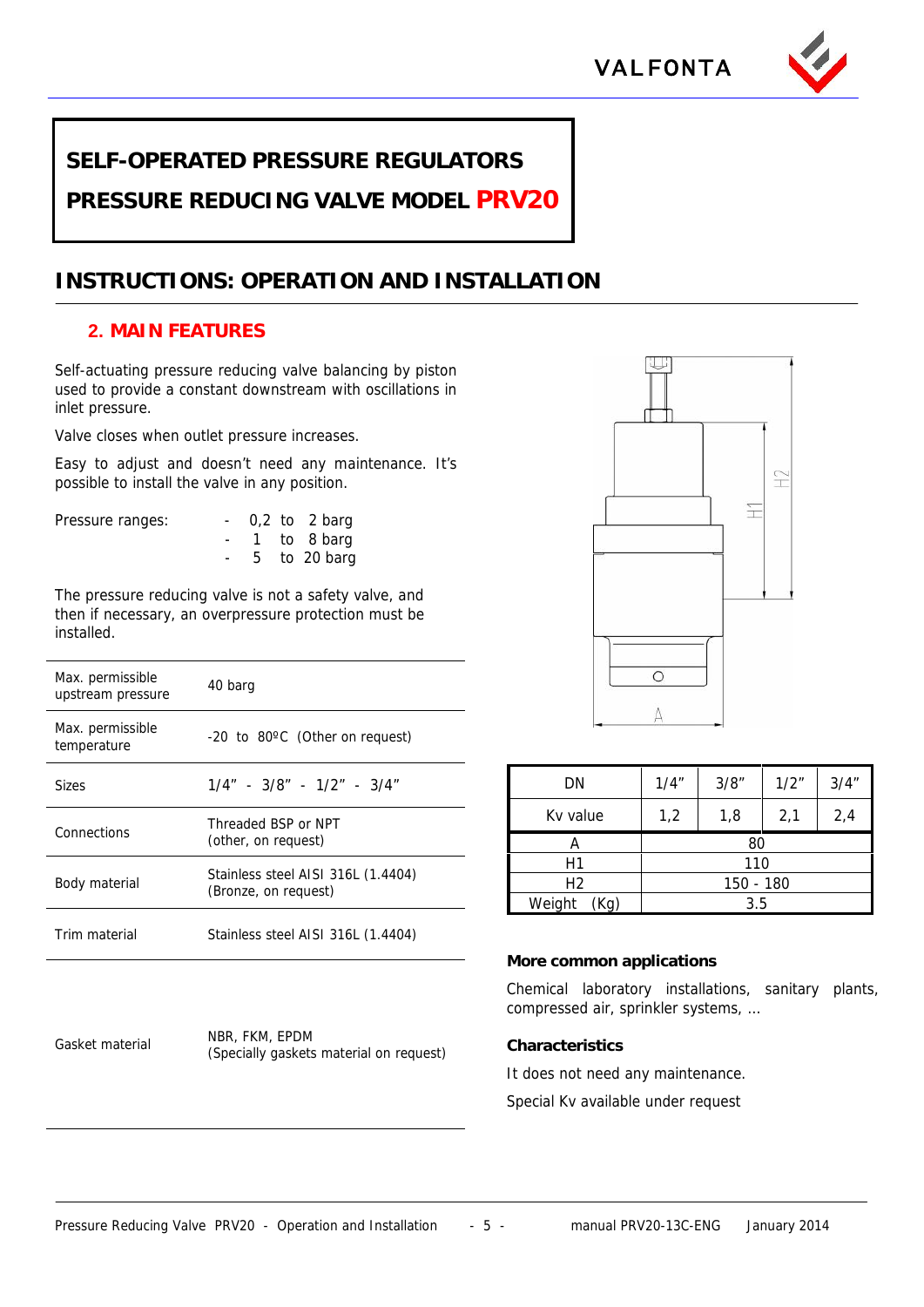

### **3. OPERATING**

PRV20 concept is direct action. Inlet pressure comes into the valve and closes it **because of the sections difference.** When we compress the spring (13) through the regulating screw (10), the stem-seal (16, 3, 17) opens the valve and allows the regulation.

When any downstream valve is closed and flow=0, PRV will absorb the oscillations and keep the outlet pressure according to the regulation.

The valve closes when the downstream pressure exceeds the regulating set pressure.

It is recommended to leave a distance (between 0,5 and 1 meter) until the check valve, for a better compensation.

**To increase outlet pressure, the regulating screw should be turned clockwise.**

### **Special ATEX instructions**

- No limitation of use due to the ATEX substance.
- Limitations due to thermal class:

Class I (flammable liquids and gases)

| TEMPERATURE CLASS | MAX. SURFACE<br><b>TEMPERATURE</b> | APPROPRIATE FOR<br>SUBSTANCES WITH IGNITION<br><b>TEMPERATURE</b> |
|-------------------|------------------------------------|-------------------------------------------------------------------|
|                   | $450^{\circ}$ C                    | Ti $>450^{\circ}$ C                                               |
| T <sub>2</sub>    | $300^{\circ}$ C                    | $Ti > 300^{\circ}C$                                               |
| T3                | $200^{\circ}$ C                    | $Ti > 200^{\circ}C$                                               |
| T4                | $135^{\circ}$ C                    | Ti $>135^{\circ}$ C                                               |
| T5                | $100^{\circ}$ C                    | Ti >100°C                                                         |
| Τ6                | $85^{\circ}$ C                     | Ti $>85^{\circ}$ C                                                |

- Class II (combustible dust)
- $T(x)$  2/3 MIT<sub>cloud</sub>

 $T(x)$  5 mm MIT<sub>laver</sub>– 75 K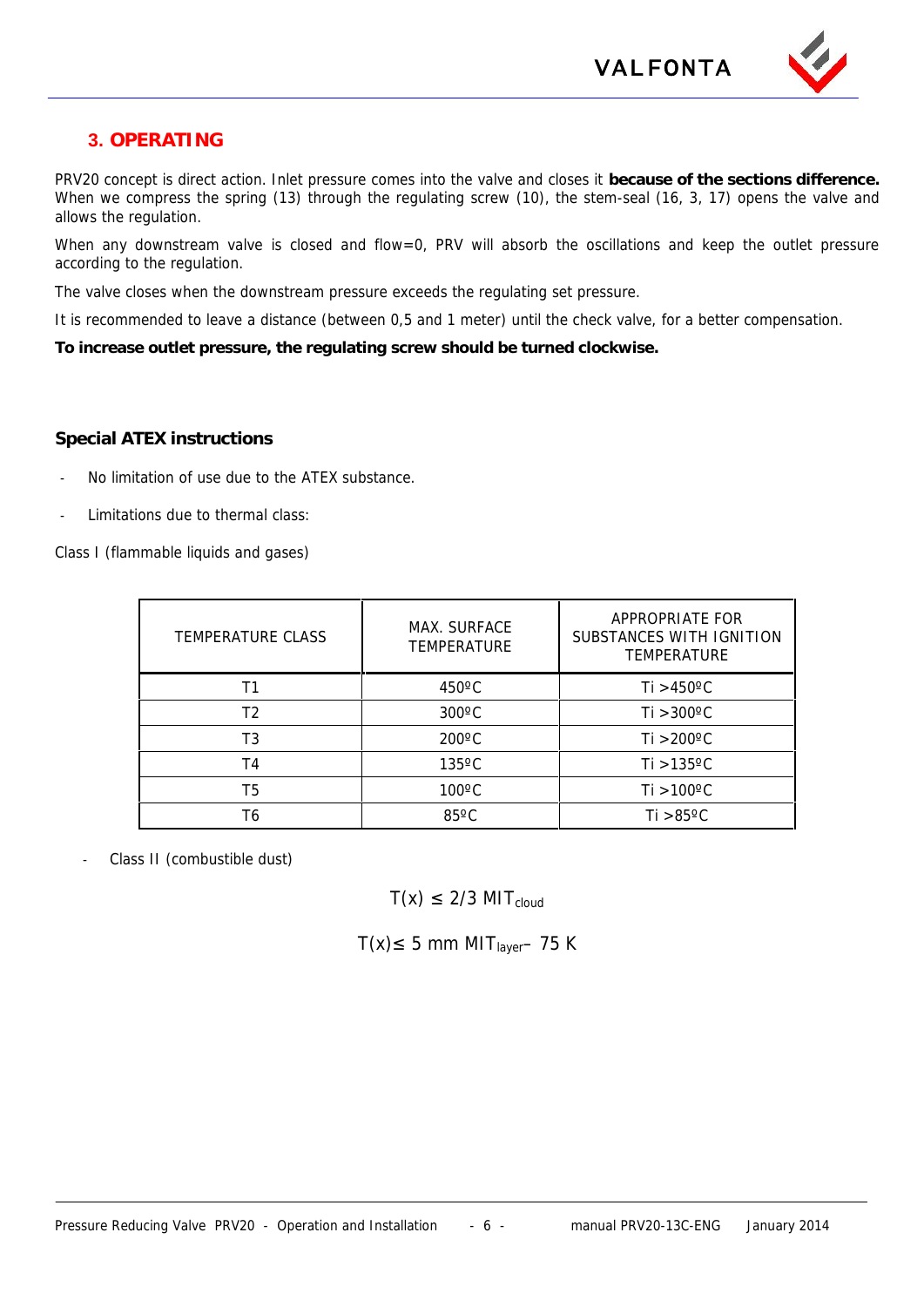

### **4. SCHEME**



|                                             | <b>DESCRIPTION</b>       | <b>MATERIAL</b>        |  |
|---------------------------------------------|--------------------------|------------------------|--|
| $\mathbf{1}$                                | Lower Cover              | 1.4404 - SS 316L       |  |
| $\overline{2}$                              | $O$ -ring                | <b>NBR</b>             |  |
| 3                                           | Seal                     | <b>NBR</b>             |  |
| 4                                           | $O$ -ring                | <b>NBR</b>             |  |
| 5                                           | Body                     | 1.4404 - SS 316L       |  |
| 6                                           | Quadring O-ring          | <b>NBR</b>             |  |
| $\overline{7}$                              | Piston                   | 1.4404 - SS 316L       |  |
| 8                                           | Washer                   | $A2-70$                |  |
| 9                                           | Washer spring            | 1.4404 - SS 316L       |  |
| 10                                          | <b>Regulation screw</b>  | Stainless steel A2-70  |  |
| 11                                          | Nut                      | $A2-70$                |  |
| 12                                          | Spring cover             | 1.4404 - SS 316L       |  |
| 13                                          | <b>Regulation spring</b> | Spring steel 52SiCrNi5 |  |
| 14                                          | Nut                      | $A2-70$                |  |
| 15                                          | O-ring                   | <b>NBR</b>             |  |
| 16                                          | <b>Stem</b>              | 1.4404 - SS 316L       |  |
| 17                                          | Guide seal               | 1.4404 - SS 316L       |  |
| 18                                          | Washer                   | A2-70                  |  |
| 19                                          | Nut                      | 1.4404 - SS 316L       |  |
|                                             |                          |                        |  |
| Special gaskets for special fluid on demand |                          |                        |  |

### **5. RECOMMENDED SPARE PARTS**

| Reference        | Description | Item                 |
|------------------|-------------|----------------------|
| <b>PRV20.SP1</b> | Gaskets     | $2 - 3 - 4 - 6 - 15$ |
| <b>PRV20.SP2</b> | Spring      |                      |

This device must be installed by specialized personnel with knowledge and experience. They must know about the current regulations in order to judge the risks that may involve this work.

Important: Be sure that the valve never exceeds the service temperature for which has been designed.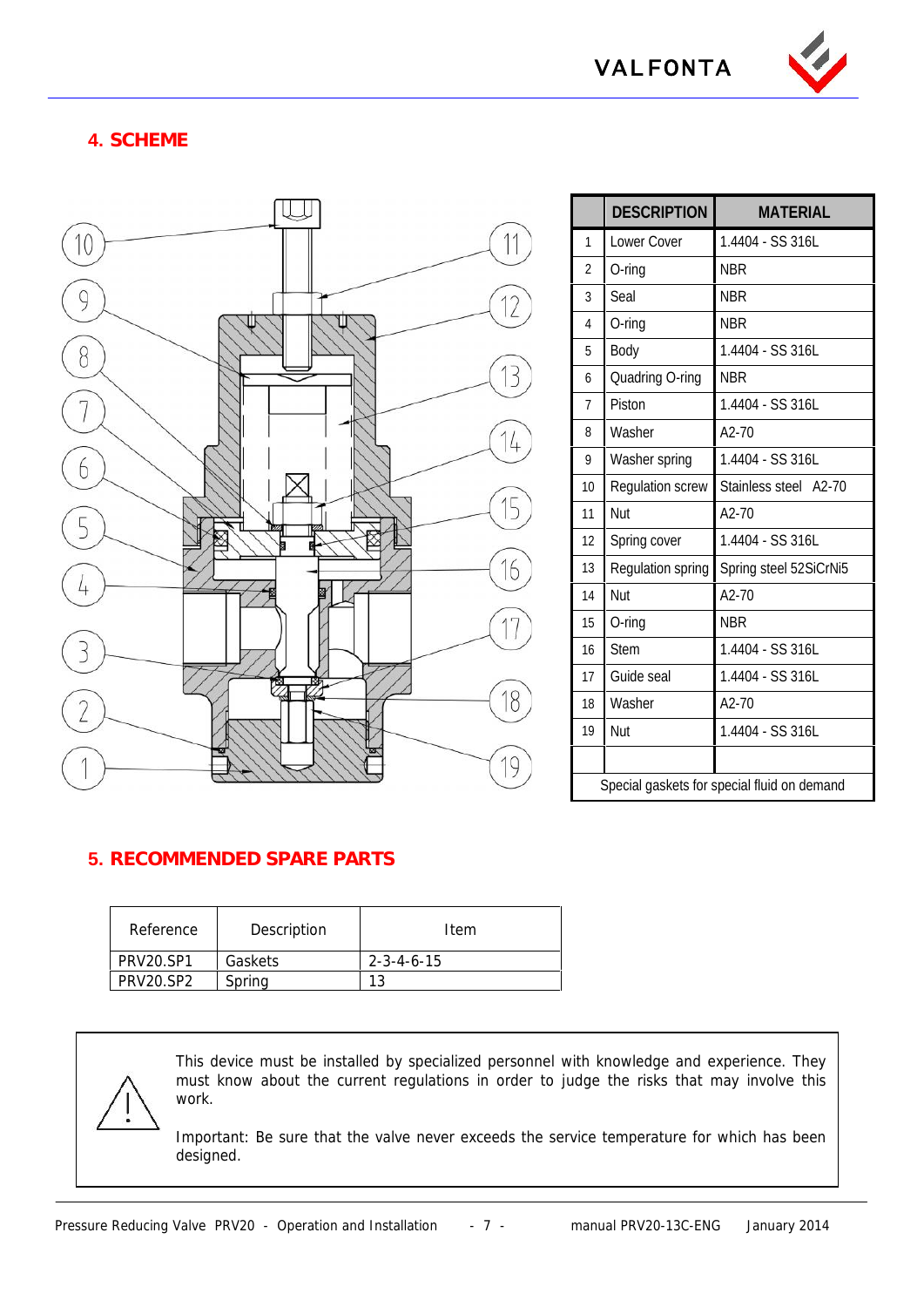

### **6. ASSEMBLY**

The pipe must be cleaned carefully before installing the valve, to prevent that any small element or impurity may affect the regulating valve work.

It is also very important to install a strainer in front of the valve in order to protect it.

Excess pressure valve must be installed in a pipe and<br>the direction of the flow should be in the same Compressing the direction of the flow should be in the same direction that shows the valve body.

The supports holding the valve will be done in the pipe and as close as possible to the valve but never fixed in the valve or the actuator, to eliminate unnecessary tensions.

#### **Start-up**

Open the check valves slowly (to prevent water hammer).

To adjust the set pressure (downstream pressure), turn the regulating screw with a tool.

the spring (**clockwise** direction) increases the outlet pressure set point.

Decompressing the spring (**anticlockwise direction**) decreases the outlet pressure set point.

#### **ATEX requirements**

- **IMPORTANT!** The respective national regulations as well as general engineering rules governing the installation and operation of equipment in explosive atmospheres must be observed.
- The valves are ATEX category "II 2 GD" according to 100a ATEX Directive (94/9/EC).
- **IMPORTANT!** The device can only be used in potentially explosive locations Class I (gases, vapors or liquids) Zones 1 and 2 and Class II (combustible dusts) areas 21 and 22, according to the specifications in the Directive 1999/92/EC , as well as the Electro technical Regulations.

#### **Electrostatic discharges**

Under certain conditions, electrostatic discharges that are capable of ignite explosive atmospheres, can be produced. The most important measure of protection is equipotential bonding of all conductive parts and earthing.

In order to avoid electrostatics discharges, the installation of devices and control elements must be earthing.

- **IMPORTANT!** Connecting the valves to process: it should be ensured electrical continuity of <10<sup>6</sup>.
- **IMPORTANT!** National regulations on maintenance, service, inspection and repair of apparatus and equipment for explosive atmospheres, as well as general engineering rules must be observed.

#### **COMMISSIONING**

**IMPORTANT!** User is the only responsible for a safe use of the devices.

In use, parts that affect the explosion protection of the valves must be checked and act accordingly, f.e.:

- Fixing Elements -screws, nuts, shafts, etc.- see technical documentation of the product supplied. It must be ensure its tightening, proper operation and / or change when necessary. After 2.500h of working or 6 natural months (whichever comes first).
- The seals will be replaced by original spare parts: every 25,000 hours or when periodic inspections result said (the lower range).
- Any other action arising from inspection and maintenance plan, set by the user
- **IMPORTANT!** If repainting the valves and / or spare parts, ensure there is no paint on moving parts, mounting flange and closure sealing.

#### **INSPECTIONS**